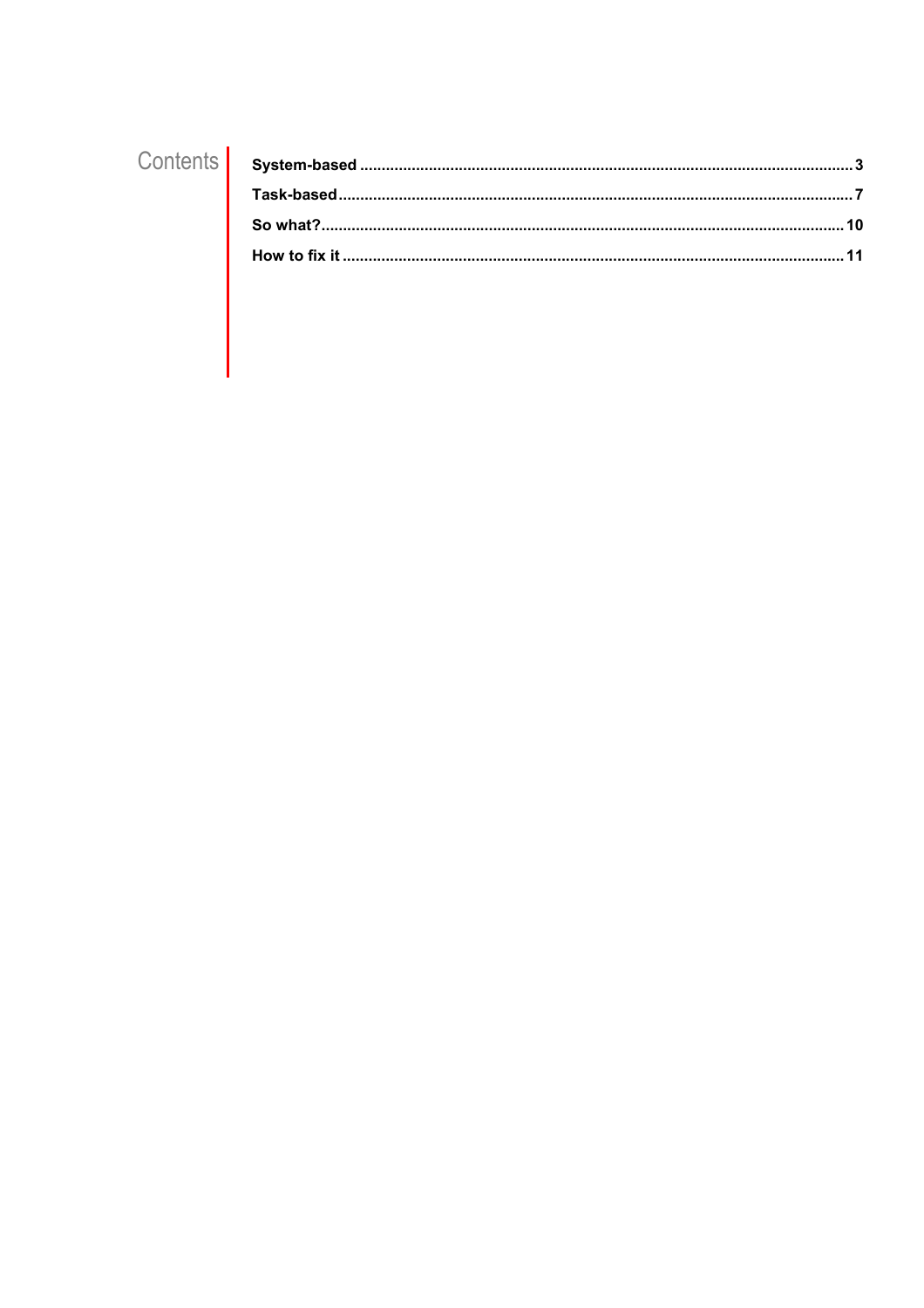<span id="page-2-0"></span>There are two ways to document a computer system:

- **system-based:** from the inside out ("here's what the system does")
- task-based: from the outside in ("here's how to do your job using the system")

ERP system documentation is almost all system-based, *and it doesn't work*. Take a look at this (fictional) example:

| Copyright<br><b>ERP</b><br><b>Systems</b><br>СA   |                                                                      | Process documentation procedure<br>Title: Convert physical cheque to cheque<br>entry record process |                    |                                                                               |  |
|---------------------------------------------------|----------------------------------------------------------------------|-----------------------------------------------------------------------------------------------------|--------------------|-------------------------------------------------------------------------------|--|
|                                                   | Document owner:                                                      | Final                                                                                               |                    | x:\ERP documents\Banking\Process                                              |  |
| 1.1 Process start point                           | James Smith<br>Select Convert Physical Cheque to Cheque Entry Record |                                                                                                     |                    | documentation\Final                                                           |  |
| Inputs<br>Outputs                                 |                                                                      |                                                                                                     |                    | Physical Cheque Record<br>Cheque Entry Record                                 |  |
| 1.2 Special techniques<br>n/a<br>1.3 Screen route |                                                                      |                                                                                                     |                    |                                                                               |  |
| Menu route                                        |                                                                      |                                                                                                     |                    | option Accounts -> Banking -> Receipts -> Physical<br>cheques -> Cheque entry |  |
| Direct entry process point                        |                                                                      |                                                                                                     | BAN6               |                                                                               |  |
|                                                   |                                                                      |                                                                                                     |                    |                                                                               |  |
| <b>Updated</b> on                                 |                                                                      |                                                                                                     | 4/7/03             |                                                                               |  |
| Document owner<br>Version                         |                                                                      |                                                                                                     | James Smith<br>1.0 |                                                                               |  |
| Page                                              |                                                                      |                                                                                                     | $1$ of $3$         |                                                                               |  |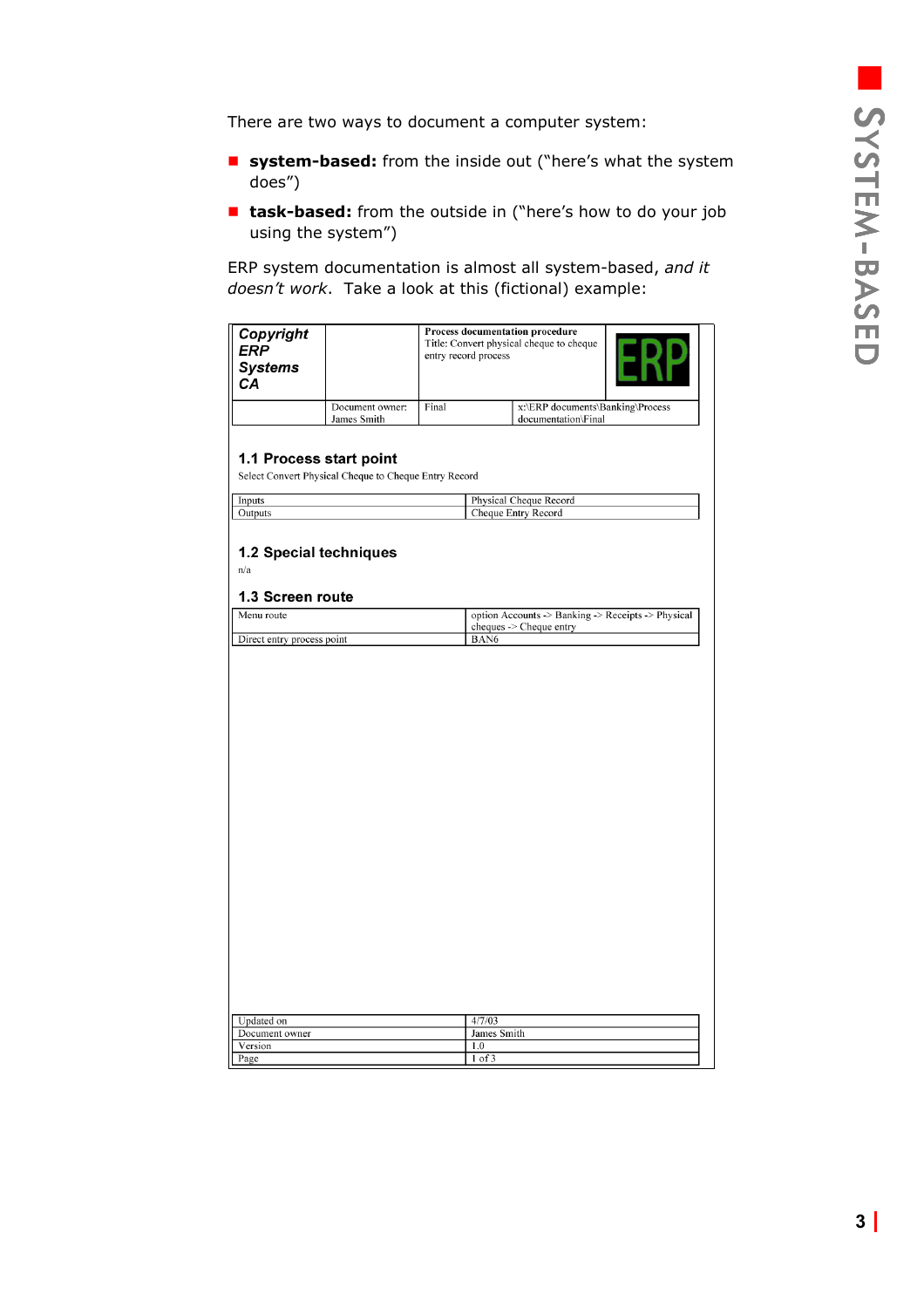| Copyright<br><b>ERP</b><br><b>Systems</b><br>CА                                                                           | Process documentation procedure<br>Title: Convert physical cheque to cheque<br>entry record process |                  |                     |                                                         |                                                              |
|---------------------------------------------------------------------------------------------------------------------------|-----------------------------------------------------------------------------------------------------|------------------|---------------------|---------------------------------------------------------|--------------------------------------------------------------|
|                                                                                                                           | Document owner:<br>James Smith                                                                      | Final            |                     | x:\ERP documents\Banking\Process<br>documentation\Final |                                                              |
| ※ ERP System<br>Stock Process Accounts Manufacturing Help                                                                 | 1.3.1 Screen titled: "Convert physical cheque to cheque entry<br>record process"                    |                  |                     |                                                         | EOE                                                          |
|                                                                                                                           | BANG - Convert Physical Cheque to Cheque Entry Record                                               |                  |                     |                                                         |                                                              |
| <b>Details</b>                                                                                                            | Account fields                                                                                      | Receipt printing | Electronic receipts | Invoicing link                                          | E-payments                                                   |
| Branch<br>Payor<br>PayorAct<br>PayorBSB<br>Payer branch<br>e-Payment link code                                            | ٥<br>٥<br>Text1<br>г                                                                                |                  |                     |                                                         |                                                              |
| Curr<br>Curr subcode<br>Curr amnt                                                                                         | ۰<br>٥                                                                                              |                  |                     |                                                         |                                                              |
|                                                                                                                           |                                                                                                     |                  |                     |                                                         |                                                              |
|                                                                                                                           | User action required                                                                                |                  | Values              |                                                         | Comments                                                     |
|                                                                                                                           | Enter account                                                                                       |                  | Account value       |                                                         | Enter account value                                          |
|                                                                                                                           | if required                                                                                         |                  |                     |                                                         |                                                              |
|                                                                                                                           | <b>BSB</b> for acct                                                                                 |                  |                     |                                                         |                                                              |
|                                                                                                                           | Branch will display - no                                                                            |                  |                     |                                                         |                                                              |
|                                                                                                                           | user action required                                                                                |                  |                     |                                                         |                                                              |
|                                                                                                                           | Payee entry                                                                                         |                  | Payee act name      |                                                         | Enter payee name                                             |
|                                                                                                                           | Payor Act entry                                                                                     |                  | Payor account       |                                                         |                                                              |
|                                                                                                                           | <b>BSB</b> for Payor                                                                                |                  |                     |                                                         |                                                              |
| <b>Field title</b><br>Act code<br>Subcode<br><b>BSB</b><br><b>Branch</b><br>Payee<br>PayorAct<br>PayorBSB<br>Payor branch | Branch will display - no                                                                            |                  |                     |                                                         |                                                              |
|                                                                                                                           | user action required                                                                                |                  |                     |                                                         |                                                              |
| e-Payment link code<br>Curr                                                                                               | If required<br>Curr code                                                                            |                  | <b>AUD</b>          |                                                         | Do not change for<br>single-currency<br>implementations only |
|                                                                                                                           |                                                                                                     |                  | 4/7/03              |                                                         |                                                              |
|                                                                                                                           |                                                                                                     |                  | James Smith         |                                                         |                                                              |
| Updated on<br>Document owner<br>Version<br>Page                                                                           |                                                                                                     |                  | 1.0<br>$2$ of $3$   |                                                         |                                                              |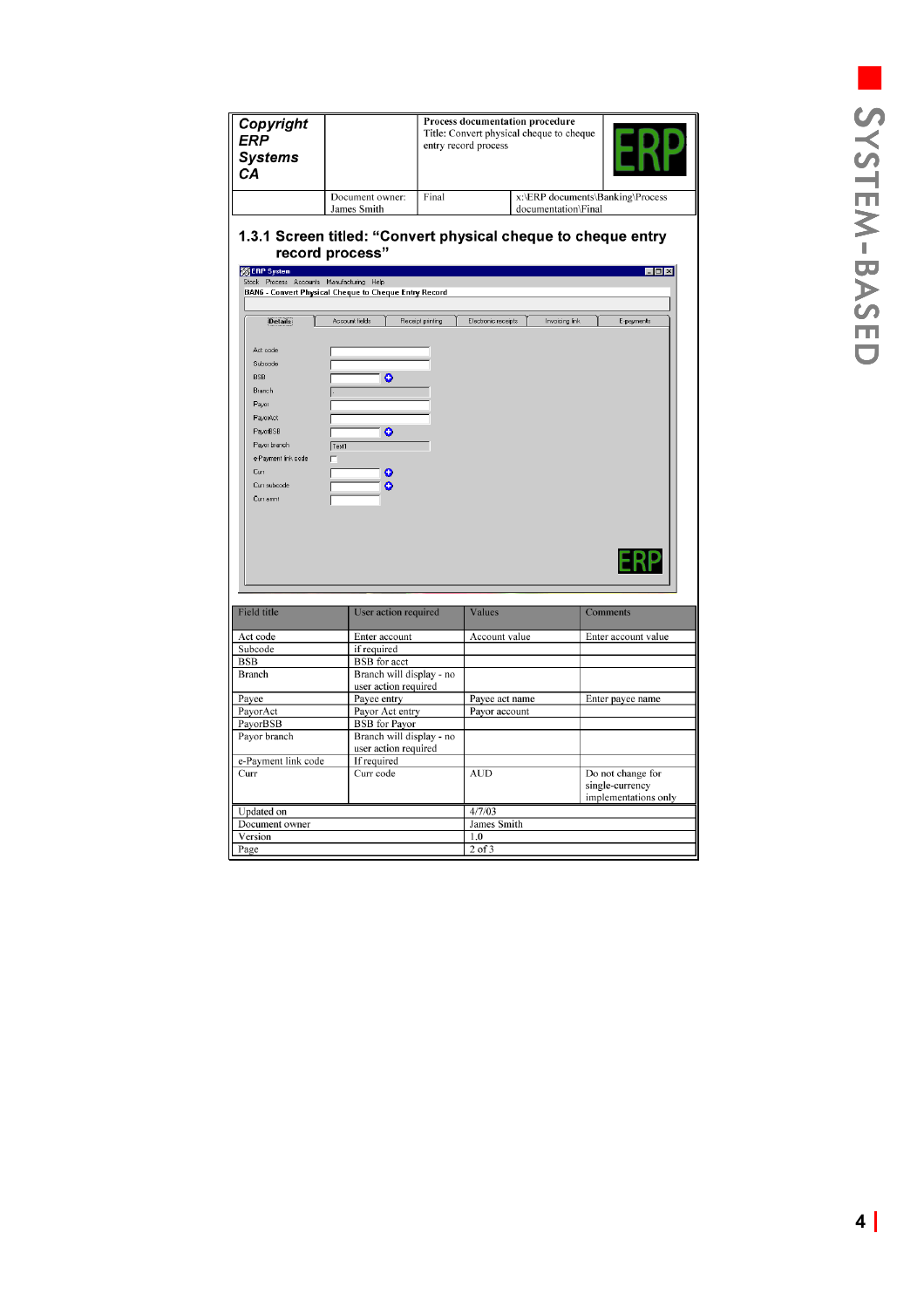| Copyright<br><b>ERP</b><br><b>Systems</b><br>CА                                                            |  |                                |       | entry record process | Process documentation procedure<br>Title: Convert physical cheque to cheque |                                  |  |
|------------------------------------------------------------------------------------------------------------|--|--------------------------------|-------|----------------------|-----------------------------------------------------------------------------|----------------------------------|--|
|                                                                                                            |  | Document owner:<br>James Smith | Final |                      | documentation\Final                                                         | x:\ERP documents\Banking\Process |  |
| Field title                                                                                                |  | User action required           |       | Values               |                                                                             | Comments                         |  |
| Curr subcode                                                                                               |  | subcode if required            |       |                      |                                                                             |                                  |  |
| Curr amnt                                                                                                  |  | Amount                         |       |                      | Currency (see Curr)                                                         | N8.2                             |  |
| Select and press the <enter> key now.<br/>1.3.3 Finished process<br/>The process is now completed.</enter> |  |                                |       |                      |                                                                             |                                  |  |
|                                                                                                            |  |                                |       |                      |                                                                             |                                  |  |
| <b>Updated</b> on                                                                                          |  |                                |       | 4/7/03               |                                                                             |                                  |  |
| Document owner<br>Version                                                                                  |  |                                |       | James Smith<br>1.0   |                                                                             |                                  |  |

This is a typical system-based document - although the title is "Process documentation procedure", the document should really be titled: "All about screen BAN6". It doesn't mention *real* business processes at all.

Documentation of this type looks at the ERP system as a set of discrete transaction types, which make sense in terms of the design of the system. The documentation for each transaction type matches the screen(s) to which it refers:

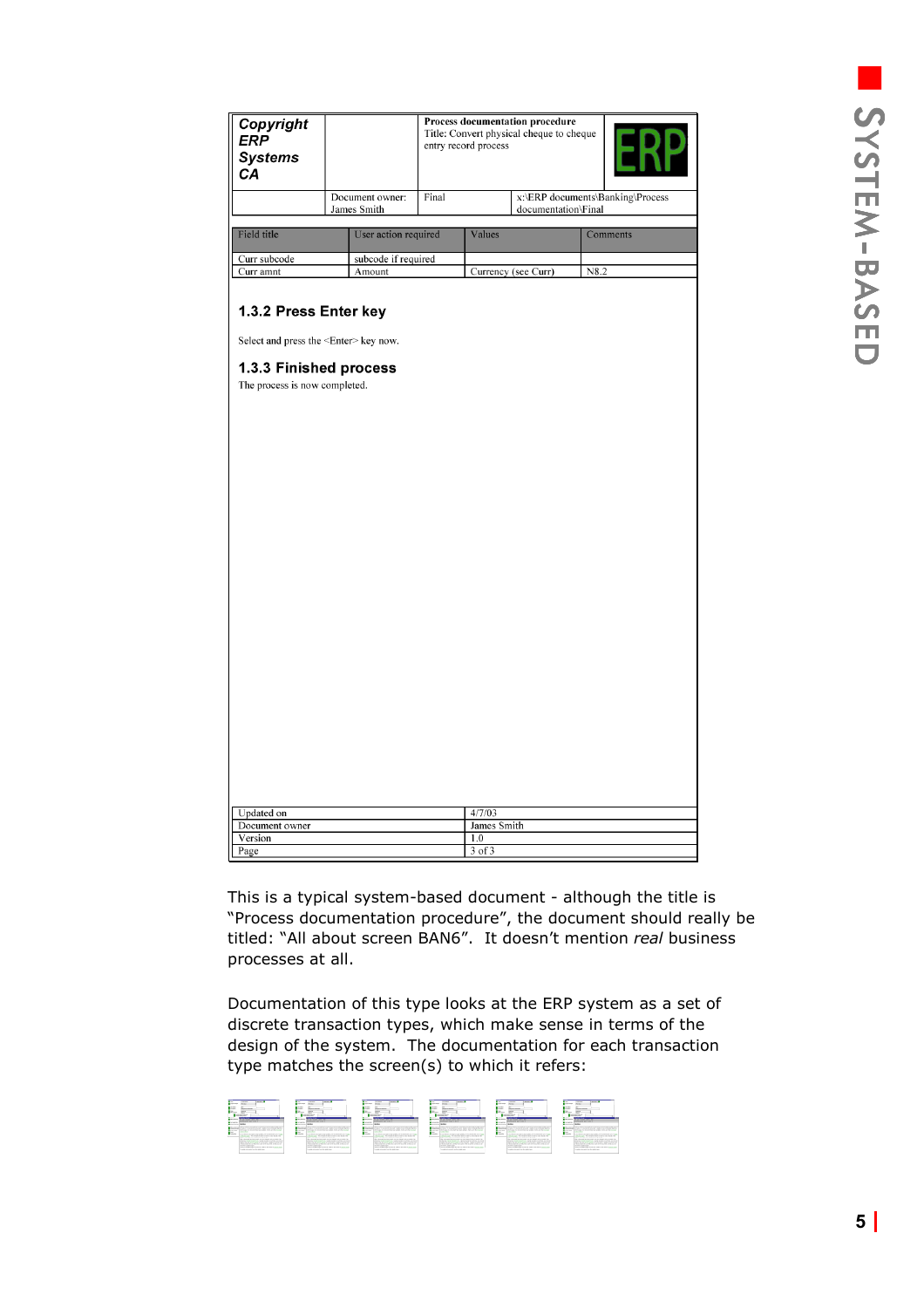In reality, people follow business processes which have steps outside the system, and which may touch the system at one or more points during the process:



These *real* business processes are what people do all day. The transaction-based material is what the *ERP system* does all day.

The other thing you'll notice about the ERP documentation example earlier is that it's really badly written:

- it's written in jargon: "Physical cheque record" actually means "cheque"
- $\blacksquare$  it takes three pages to present one page of information
- $\blacksquare$  it's ugly and ugly documents are less likely to be read
- $\blacksquare$  there is information missing (the blanks in the table on page two)

but most critically:

 **it does not tell the user what to actually do when processing a cheque**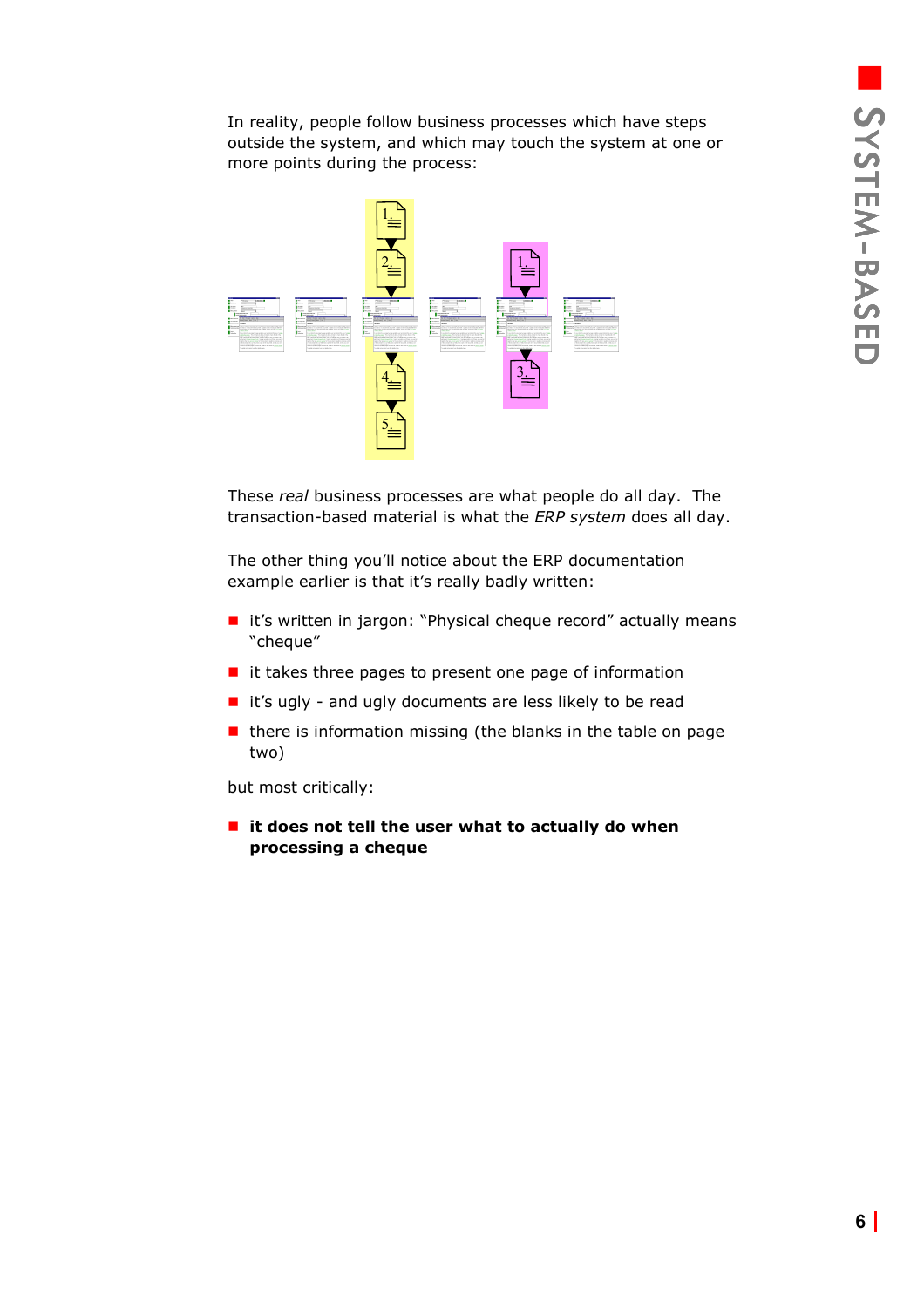## er<br>Bel TASK -BASED

<span id="page-6-0"></span>Here's a *task-based* document for the *same business process*:

| cheques | BA02: How to process a batch of                                                                                                                                                                                                                                                                                                                                                                          |
|---------|----------------------------------------------------------------------------------------------------------------------------------------------------------------------------------------------------------------------------------------------------------------------------------------------------------------------------------------------------------------------------------------------------------|
|         | This procedure tells you how to process a batch of cheques<br>received by mail. It does not include processing of electronic<br>payment notifications - for these, see procedure FA43: How to<br>process electronic payment notifications.                                                                                                                                                               |
|         | Document owner: James Smith, Finance Manager                                                                                                                                                                                                                                                                                                                                                             |
|         | Performed by: Accounts Clerk                                                                                                                                                                                                                                                                                                                                                                             |
| Process | 1. First, make sure that the account name on each cheque is either " <b>HCI</b><br>Consulting" or "HCi". If it is not, then reject the cheque and pass it to                                                                                                                                                                                                                                             |
|         | the <i>Accounts Supervisor</i> for followup.                                                                                                                                                                                                                                                                                                                                                             |
|         | 2. Now write today's date on the back of each cheque.                                                                                                                                                                                                                                                                                                                                                    |
|         | 3. Open ERP and select the menu option:                                                                                                                                                                                                                                                                                                                                                                  |
|         | $Accounts -$                                                                                                                                                                                                                                                                                                                                                                                             |
|         | Banking ->                                                                                                                                                                                                                                                                                                                                                                                               |
|         | Receipts $\rightarrow$<br>٠                                                                                                                                                                                                                                                                                                                                                                              |
|         | Physical cheques ->                                                                                                                                                                                                                                                                                                                                                                                      |
|         | Cheque entry                                                                                                                                                                                                                                                                                                                                                                                             |
|         | to get screen BAN6: "Convert physical cheque to cheque entry<br>record":                                                                                                                                                                                                                                                                                                                                 |
|         | <b>SEERP Syn</b><br>uris Manufacturia Heb<br><b>BANG - Convert Physical -Cheque to Cheque Entry Record</b><br>Account felds   Receipt painting   Electronic receipts   Invoking Ink.  <br>Details)<br><b>Autorade</b><br><b>Extende</b><br>m<br>$\bullet$<br>Elaich<br>Peja<br>PayaPol<br>PevaB9B<br>۰<br><b>Page tranch</b><br>Frau<br>-Parrent Ink code<br>Den<br>Carrouboo<br><b>Carl award</b><br>-8 |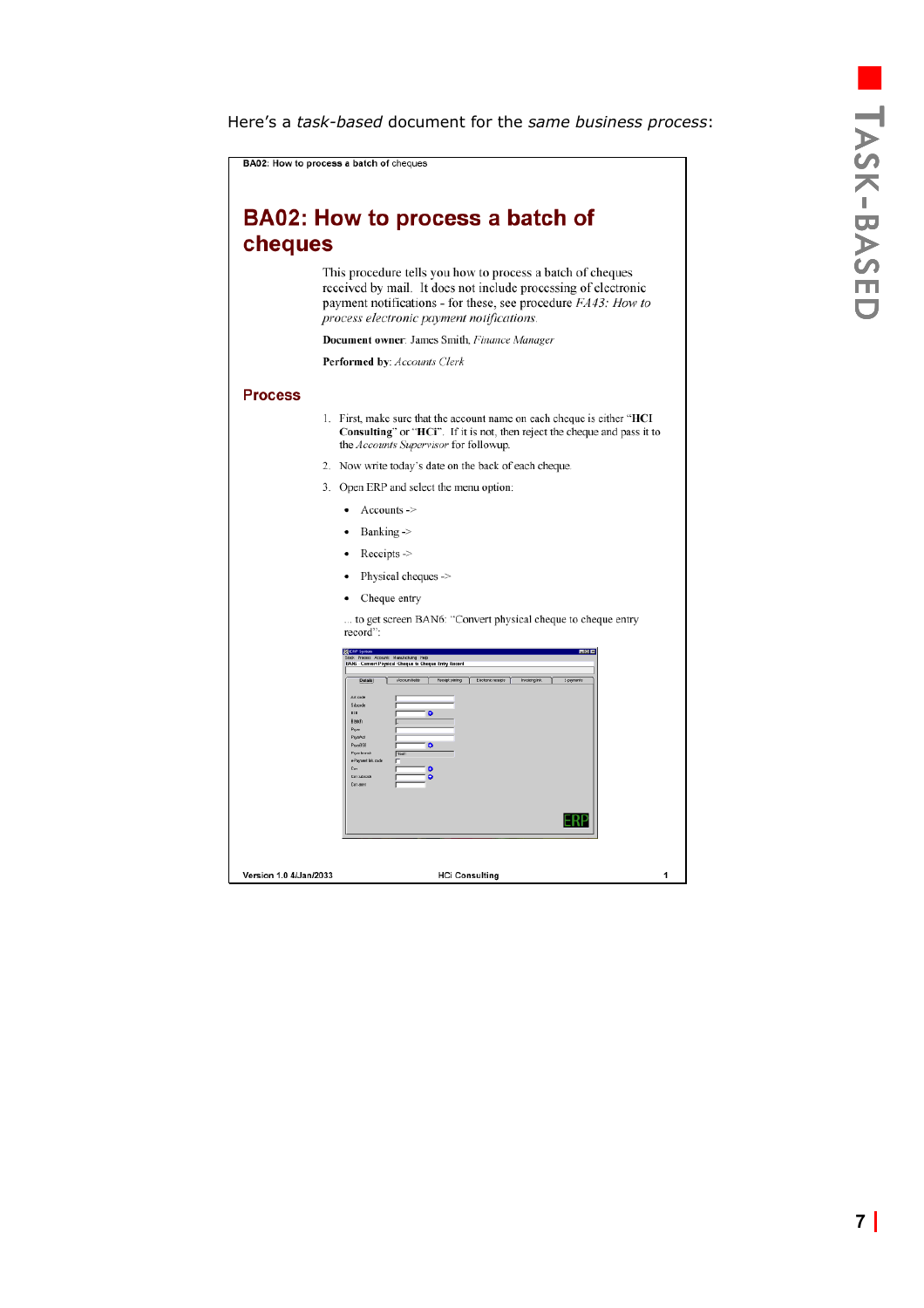| the cheque<br>Company that paid us<br>Payor<br>Account number on cheque<br>PayorAct<br>BSB on cheque<br>PayorBSB<br>Amount of cheque<br>Curr amnt<br>Leave the rest of the fields as they are.<br>Press the Enter key.<br>like this:<br>日回図<br><b>G. Dialog</b><br>Dheque processing record number 849248930<br>Write this number on the back of the cheque.<br>Repeat these steps for each cheque in the batch.<br>paper, along with today's date and your name. Wrap the paper around<br>the bundle of cheques, and pass them to the Banking Clerk for banking. |    | Enter the following information from each cheque:<br><b>Enter this information from</b> | into this field on the screen |
|-------------------------------------------------------------------------------------------------------------------------------------------------------------------------------------------------------------------------------------------------------------------------------------------------------------------------------------------------------------------------------------------------------------------------------------------------------------------------------------------------------------------------------------------------------------------|----|-----------------------------------------------------------------------------------------|-------------------------------|
| The system will show a box with a reference number for the cheque,<br>Manually add the amounts on the cheques, and write this on a piece of                                                                                                                                                                                                                                                                                                                                                                                                                       |    |                                                                                         |                               |
|                                                                                                                                                                                                                                                                                                                                                                                                                                                                                                                                                                   |    |                                                                                         |                               |
|                                                                                                                                                                                                                                                                                                                                                                                                                                                                                                                                                                   |    |                                                                                         |                               |
|                                                                                                                                                                                                                                                                                                                                                                                                                                                                                                                                                                   |    |                                                                                         |                               |
|                                                                                                                                                                                                                                                                                                                                                                                                                                                                                                                                                                   |    |                                                                                         |                               |
|                                                                                                                                                                                                                                                                                                                                                                                                                                                                                                                                                                   |    |                                                                                         |                               |
|                                                                                                                                                                                                                                                                                                                                                                                                                                                                                                                                                                   |    |                                                                                         |                               |
|                                                                                                                                                                                                                                                                                                                                                                                                                                                                                                                                                                   |    |                                                                                         |                               |
|                                                                                                                                                                                                                                                                                                                                                                                                                                                                                                                                                                   |    |                                                                                         |                               |
|                                                                                                                                                                                                                                                                                                                                                                                                                                                                                                                                                                   |    |                                                                                         |                               |
|                                                                                                                                                                                                                                                                                                                                                                                                                                                                                                                                                                   |    |                                                                                         |                               |
|                                                                                                                                                                                                                                                                                                                                                                                                                                                                                                                                                                   | 8. |                                                                                         |                               |
|                                                                                                                                                                                                                                                                                                                                                                                                                                                                                                                                                                   |    |                                                                                         |                               |
|                                                                                                                                                                                                                                                                                                                                                                                                                                                                                                                                                                   |    |                                                                                         |                               |
|                                                                                                                                                                                                                                                                                                                                                                                                                                                                                                                                                                   |    |                                                                                         |                               |

Version 1.0 4/Jan/2033 **HCi Consulting**  $\overline{2}$ 

### Better still, here's an online version of the same document:

|    | File Edit Bookmark Options Help<br>Back<br>Print                                                                                                                                                                                        |  |
|----|-----------------------------------------------------------------------------------------------------------------------------------------------------------------------------------------------------------------------------------------|--|
|    | Help Lopics<br>KK.<br>$\gg$                                                                                                                                                                                                             |  |
|    | <b>BA02: How to process a batch of</b>                                                                                                                                                                                                  |  |
|    | cheques                                                                                                                                                                                                                                 |  |
|    | This procedure tells you how to process a batch of cheques received by mail. It does not<br>include processing of electronic payment notifications - for these, see procedure FA43: How to<br>process electronic payment notifications. |  |
|    | Document owner: James Smith, Finance Manager                                                                                                                                                                                            |  |
|    | Performed by: Accounts Clerk                                                                                                                                                                                                            |  |
|    |                                                                                                                                                                                                                                         |  |
|    | <b>Process</b>                                                                                                                                                                                                                          |  |
| 1. | First, make sure that the account name on each cheque is either "HCI Consulting" or "<br>HCi". If it is not, then reject the cheque and pass it to the Accounts Supervisor for<br>followup.                                             |  |
| 2. | Now write today's date on the back of each cheque.                                                                                                                                                                                      |  |
| 3. | Open ERP and select the menu option:                                                                                                                                                                                                    |  |
|    | Accounts ->                                                                                                                                                                                                                             |  |
|    | Banking ->                                                                                                                                                                                                                              |  |
|    | Receipts ->                                                                                                                                                                                                                             |  |
|    | Physical cheques ->                                                                                                                                                                                                                     |  |
|    | Oh a most continued                                                                                                                                                                                                                     |  |

BA02: How to process a batch of cheques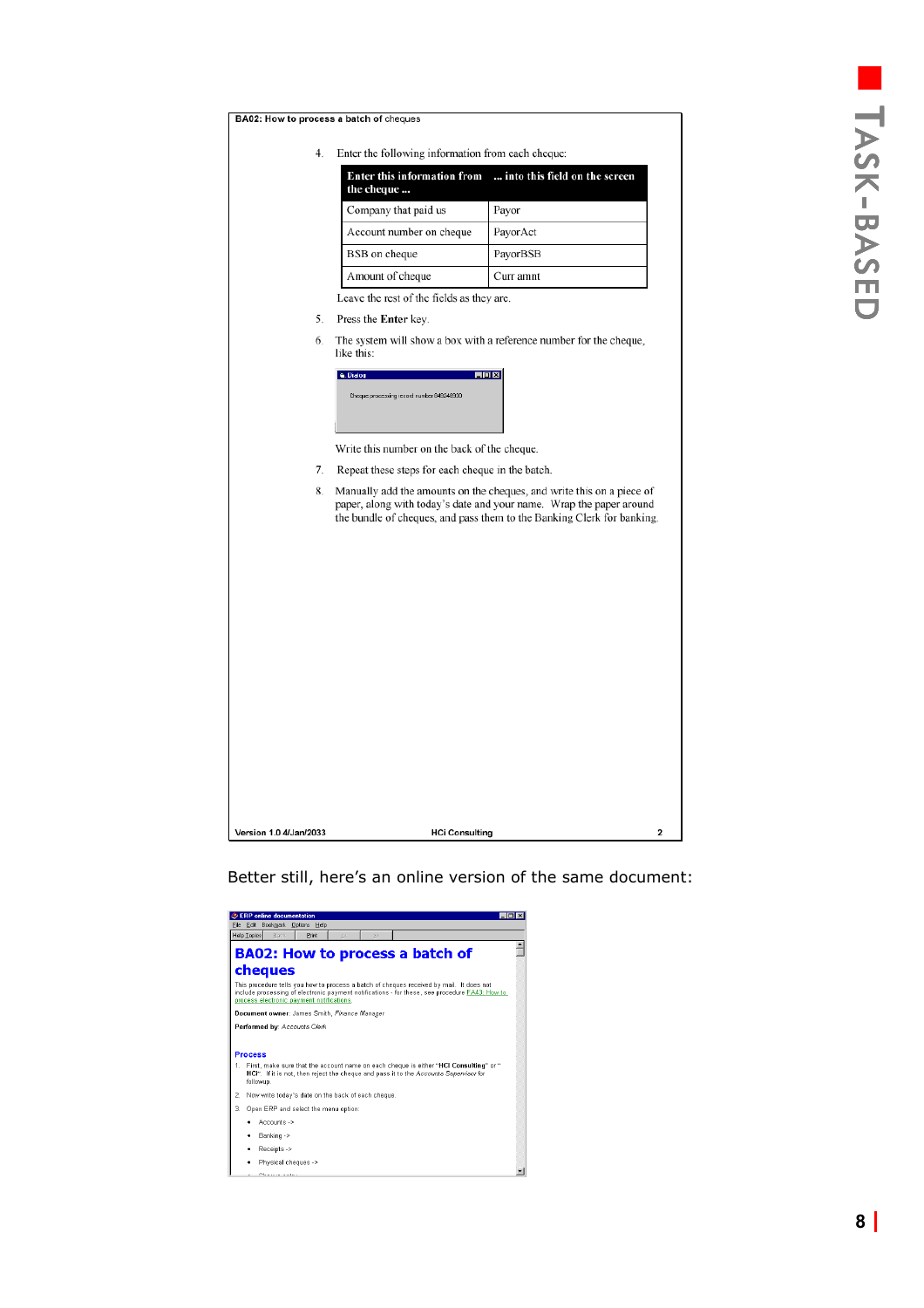Key things about this document:

- $\blacksquare$  it's shorter, even though it has a lot more information
- it doesn't use jargon
- it gives *all* of the information you need, but *no more than that*

but most critically:

 **it's written in a real business context, and relates to the job in hand**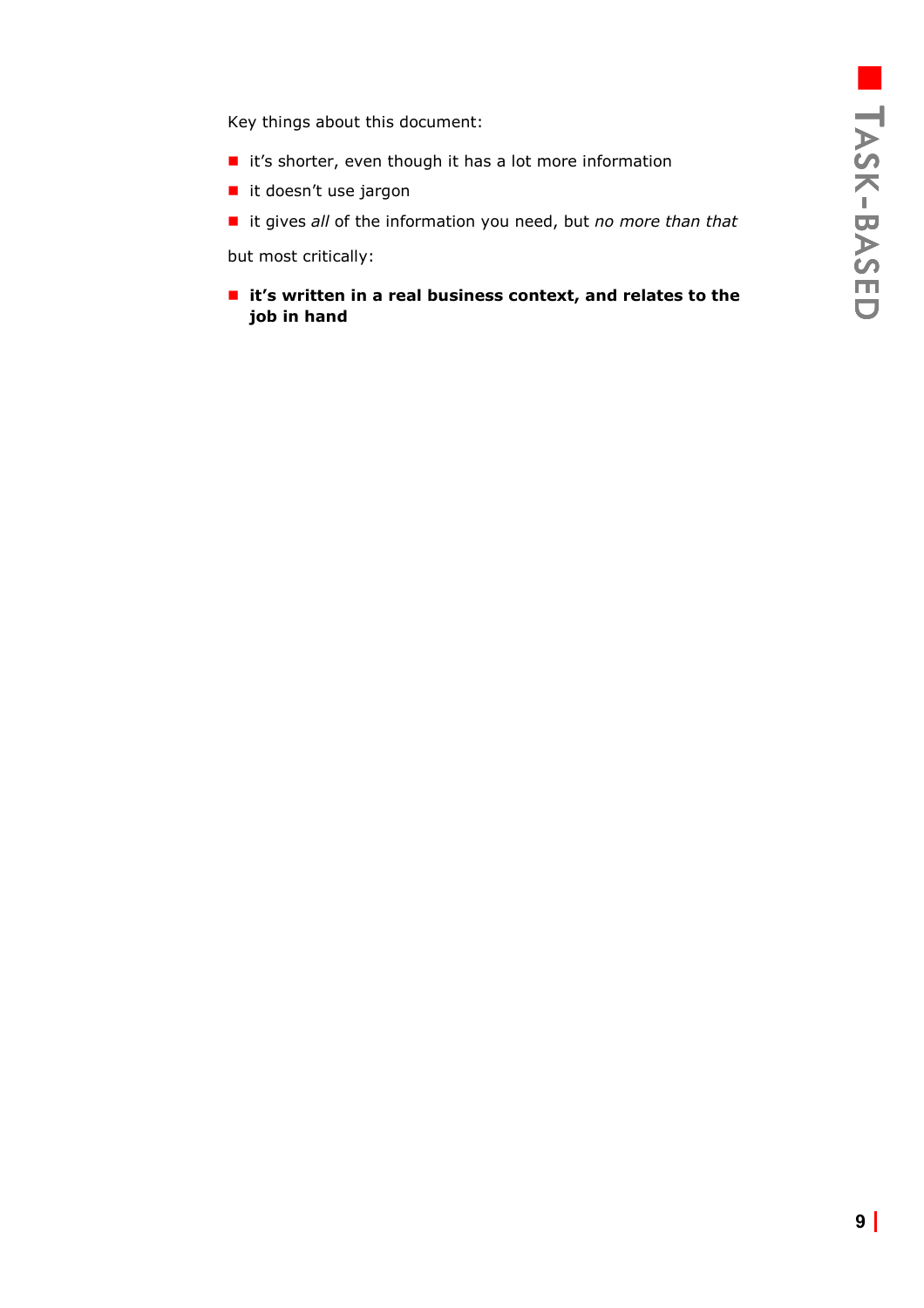<span id="page-9-0"></span>Meta Group says the average ERP implementation:

- $\blacksquare$  takes 23 months
- costs US\$15M
- **has a** *negative* NPV of around US\$1.5M

We know why ERP systems are expensive and late - all software implementations are expensive and late. But why don't they deliver any value to the organisation?

Large amounts are spent on ERP system training when the system is implemented. Sometimes the training is effective, sometimes not. Even when it *is* effective, it's forgotten completely after a few weeks or months.

Users then have to rely on the documentation that the implementation partner left behind when they walked out of the door for the last time.

Often that documentation was produced as a by-product of system design, and was never really fitted to users' needs. Often it's badly written. Often so bad that no-one reads it.

Does this describe your ERP system documentation?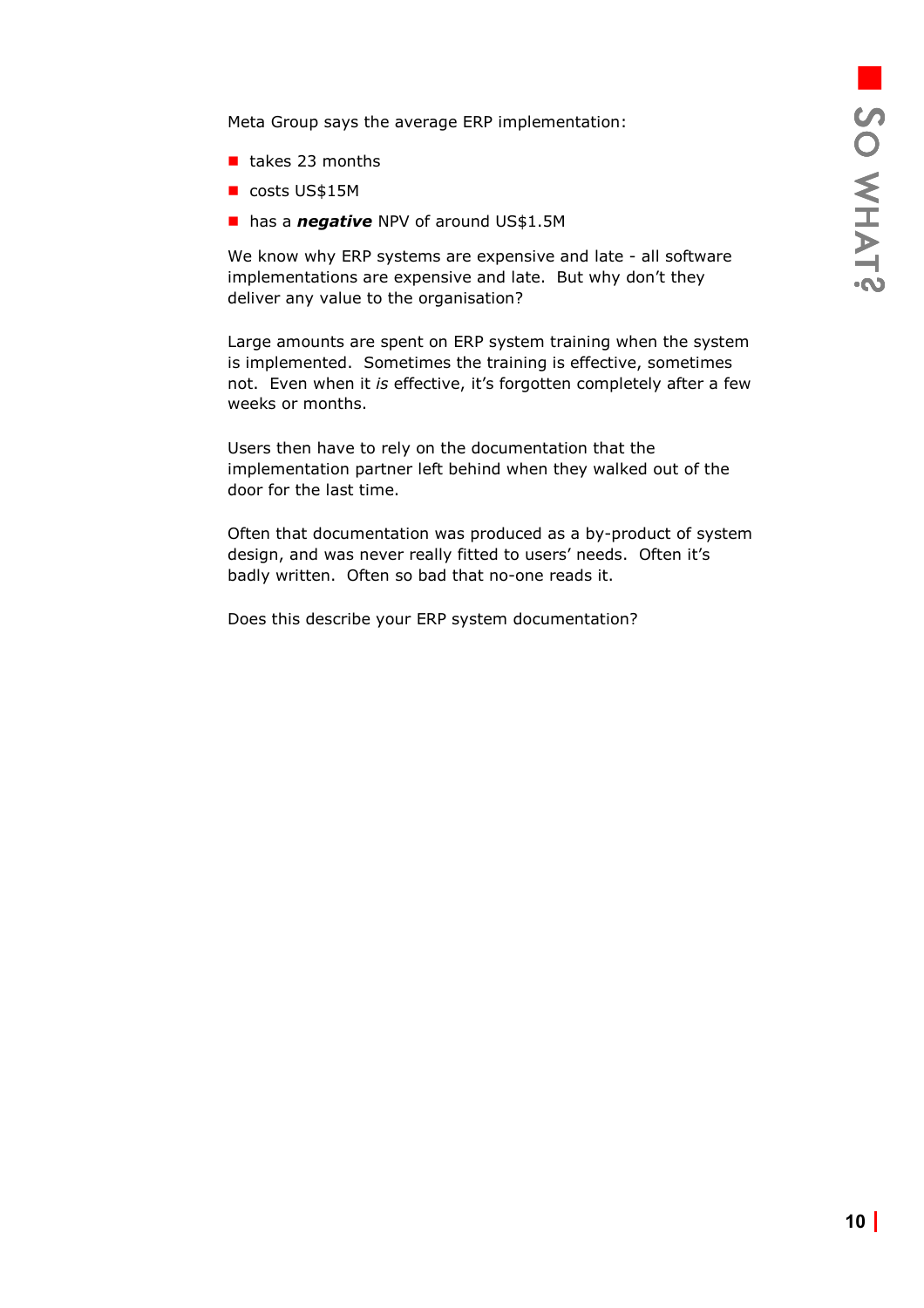<span id="page-10-0"></span>At HCi we have been developing task-based documentation since 1981. We just about wrote the book on it - one of our principals chaired the Standards Australia committee that wrote the Australian software user documentation standard. A standard that has been adopted by ISO as a world standard for how to write good documentation that users can actually use.

We have worked with almost every blue-chip organisation in Australia. They choose their suppliers with care and this is your assurance of the quality of our work:

**Computer industry**: Aspect, Attache, Austraclear, Baltimore, bullant, CSC, CSIRO, DMR, EDS, eVentures, Fujitsu, GE IT, GEC Marconi, Intergraph, Keycorp, Lucent, Masterpack, Micropay, Peoplesoft, Praxa, Salmat, Sienna, Solution 6, Sun, TechComm, Unisys, Wilcom

**Finance, banking and insurance**: AMP, ASX, Avco, CGU, CitiBank, Commonwealth Bank, CSFB, First State, GIO, IPAC, Lumley, Mercantile Mutual, MLC, NZI, QBE, Rabobank, RAMS, Royal Sun Alliance, SGE, Swiss Re, Tyndall, Westpac

**Telecomms**: British Telecom, Cable & Wireless Optus, Heartland, Hong Kong Telecom, Objectif, Optus, Optus Vision, OzEmail, Pacom Bell, Teletech, Telstra, Vodafone

**Legal and accounting**: Blake Dawson Waldron, CCH, Ernst & Young, Gillis Delaney Brown, Lawpoint, PriceWaterhouseCoopers, Softlaw, Woodslane

**Utilities**: Advance Energy, Energy Australia, NorthPower, Prospect Electricity, Sydney Electricity, USC-MITS

**Education**: AGSEI, Catholic Schools Office, Macquarie University, NextEd, University of Newcastle, NSW, Sydney

**Retail, distribution and transport**: B&D, Blue Star Office, Cards etc, Chubb, CityRail, Coca Cola Amatil, David Jones, Freight Corp, Hawker Pacific, James Hardie, Jigsaw, John Fairfax, Liquorland, Mannesmann, McDonalds, NRMA, NSW TAB, P & O Ports, Pasta Pantry, QANTAS, Rail Access, Rail Services Australia, Sabre Pacific, Southern Cross Galileo, SRA, Star City, TNT, Woolworths

**Electronics and industrial**: Alcatel, Boral, Caltex, Canon, Ciba, Clyde, CSR, EOIFoods, Florafoods, Foxboro-L&N, Grinnell, Hanimex, Honeywell, ITT Flygt, Meadow Lea Foods, Meat & Livestock Australia, NationalPak, NEC, Shimadzu, Sony, Transfield, Tyco, Unilever, Warman, Westfield

**Government and related**: ABC, ABS, Agriculture, ASC, ATSIC, EPA, Family & Community Services, Health & Family Services, Housing, Immigration and Multicultural Affairs, Joint House, Land and Water Conservation, Land Information Centre, Landcom, NSW Fire Brigades, NSW Police, State Revenue, Public Works, RTA, Software Engineering Australia, State Transit, Tourism NSW, Victorian Department of Infrastructure, Water Resources